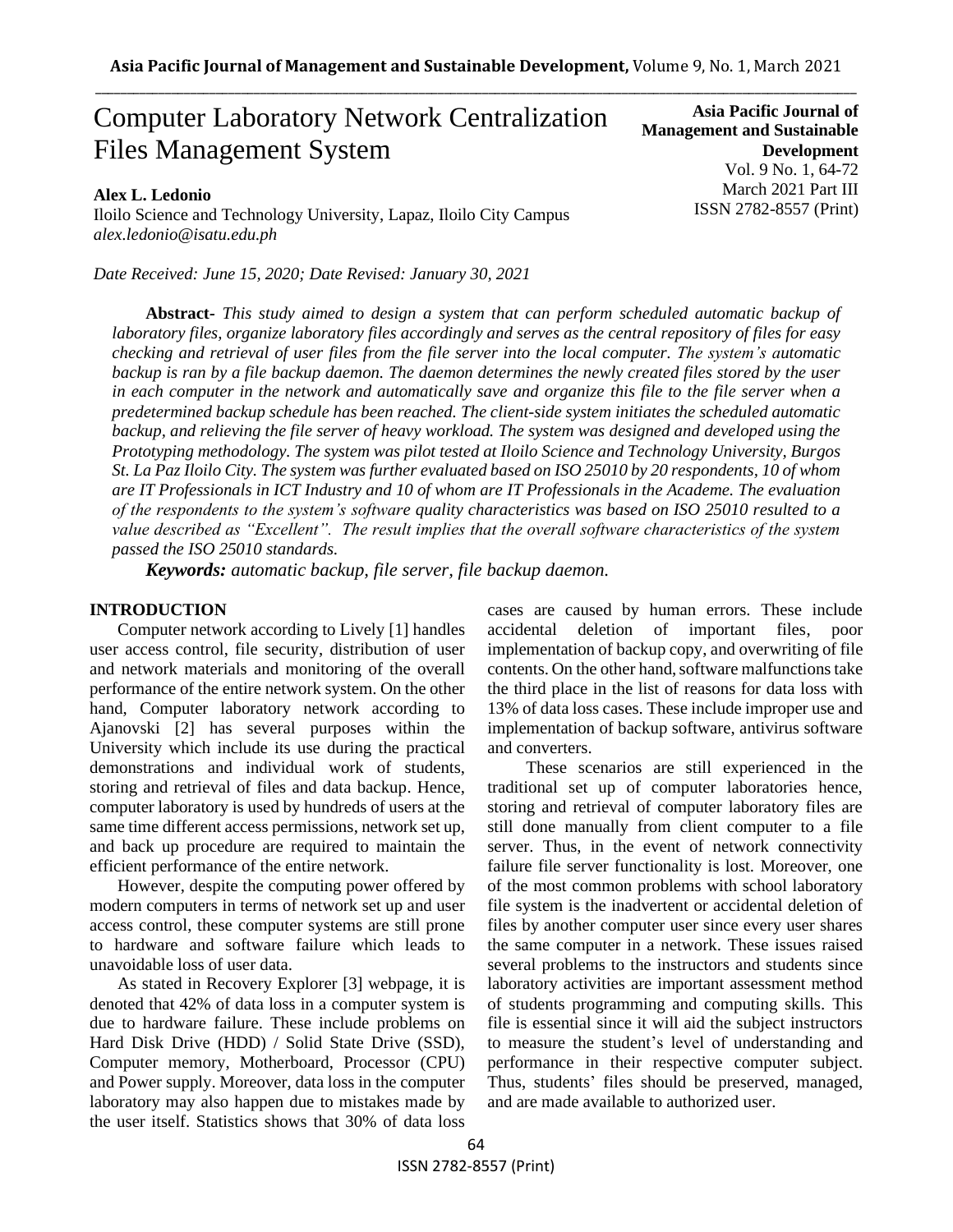The department is handling all the ICT related subjects of all courses within the University and thus, the computer laboratories are used by thousands of students. However, the file server used by the department is not yet automated and students who are using the computer network are forced to back up their files to the file server manually. In case of connectivity issue between the local computers inside the laboratory and file server, students opt to save their files instead to the local computer and this is when data loss is experienced or even overwriting of student's files.

To solve the problem on data loss in computer laboratories or within the network, several researches were conducted to address the issues in storing, retrieval and file back up. Data backup according to Xu and Luo [4] refers to the capability of the computer system to build a copy of important computer files, save this copy in a different storage location and allow its user to retrieve a copy when the original data is loss or damage. There are several known backup and restore systems that are currently available in the market offered by companies such as TSM, Veritas and IBM [5].

The client computer and the server usually have both systems communicating and mutually agreeing on the backup process. Numerous developed researches focus on the algorithm on how to optimize the backup process between client and server. One of the modern approaches to file server implements automatic and incremental file backup. Incremental file backup, according to Adshead [6], is a backup method that will only back up newly created files from the last backup. Newly created file from client machines is tracked and automatically saved to the file server. However, the apparent drawback of this scheme is that it will create huge network traffic, affecting other network-dependent services like internet.

This study is also anchored to the research conducted by Deepika, Pranay and Supriya [7]. The researchers developed a backup system which is consist of two nodes which handles the actual back up of files and the restoration procedure needed for recovering loss data. The backup sequence receives the data to be backed-up and the system will then encrypt the file and divides it into fragments. The Data Center encrypts the fragments again at the second stage and distributes them to the client nodes in random order. On the other hand, the Recovery Sequence of the system will trigger the Supervisory Server to start the recovery sequence. It will collect the encrypted fragmentations from various appropriate clients and decrypt these data Though these processes, the Supervisory Server can recover the original data that should be backed-up.

Moreover, this concept was also anchored to the study conducted by Badhel and Chole [8], called the Seed Block Algorithm Architecture (SBA) which is designed as a remote backup server. The remote Backup server is a replica of the original cloud server which is physically situated at a remote location. The whole back up process is composed of three main parts namely the Main Cloud Server, Clients of the Cloud and the Remote Server. The Seed Block Algorithm Architecture works by creating back up data of the newly created file in the client computer. The system will then save these data in the Main Cloud Server and resultant Data' is stored in the remote server as well. However, this study is unable to achieve all the issues of remote data back-up server which will allow the system to use less storage space.

Due to some constraints of previous approach in data backup, the researcher conducted this study to offer another solution in doing data backup within a network. The focus of this study is to optimize network traffic so that other network-related services, like internet, can flow seamlessly through the network. The system is focused on balancing functionality and speed of the network service, hence the system will only perform scheduled and incremental backup in the event of network failure.

The study Computer Laboratory Network Centralization Files Management System can accept multiple user login and storage space inside local computer; perform scheduled incremental back-up of files from client computer to server; secure stored file in local computer from an unauthorized user, organized file stored in local computer and file server according to some predefined attributes, authenticate new user in local computer and allow user to transfer to other client computer and still have the access to files in the file server.

## **METHODS**

The researcher used the prototyping approach in planning, design and implementing the system development process as shown in Figure 1. According to Budde, et. al [9] prototyping is a model which view the software development process as an evolutionary approach. The process involves working on the early working version of the entire system and conduct experiments on them to achieved the overall system requirements and design. Also, according to Thakur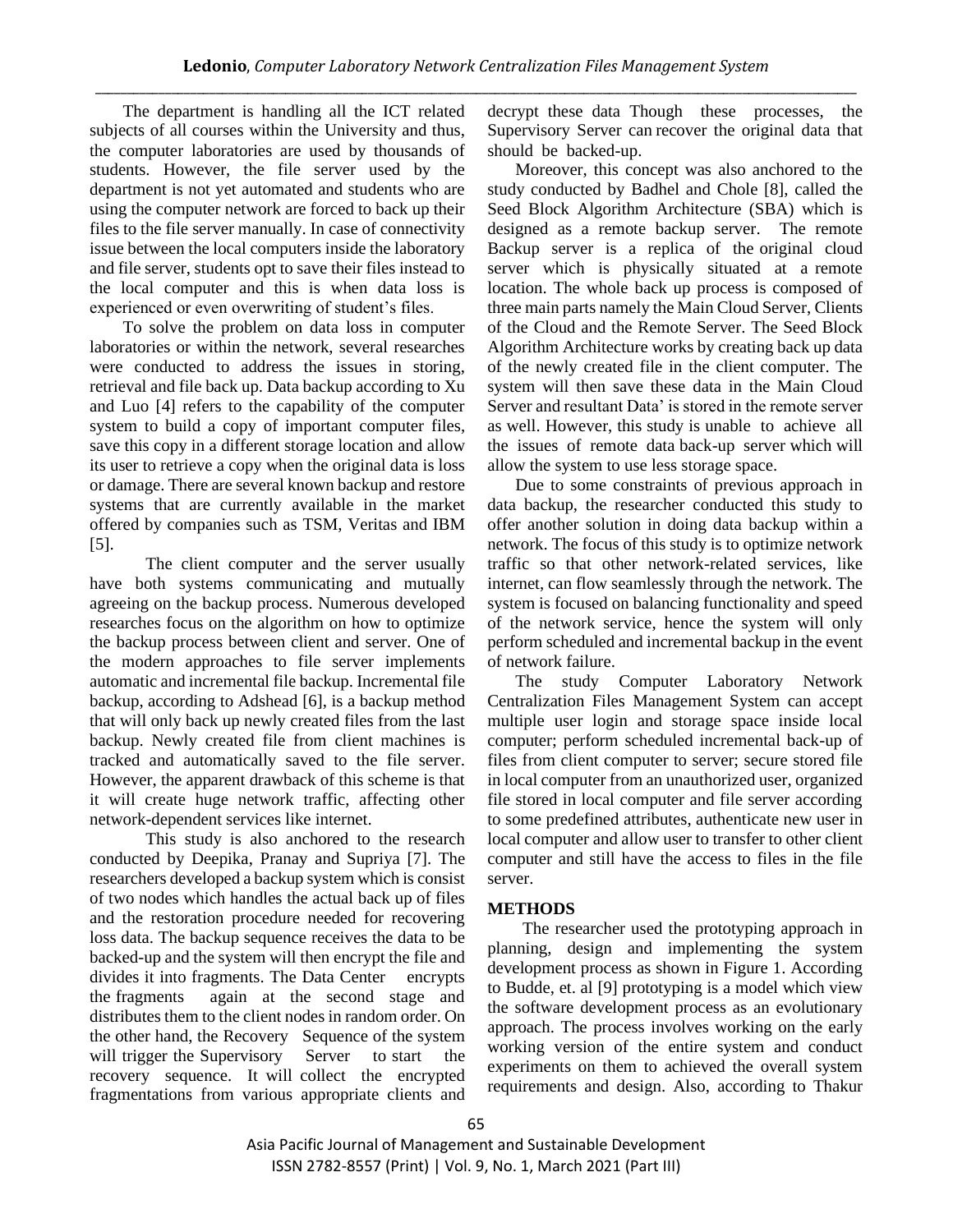[10] early increments of a prototype will help draw out requirements from the end user for later increments. This therefore results in a lower risk of overall project failure.

During planning stage, the researcher identifies the nature and scope of the study. A feasibility study was conducted to determine the operational, technical, schedule and economic requirements of the study during this phase. Currently, the Computer Department of Iloilo Science and Technology University (ISATU) is experiencing difficulty and problem regarding the management of student laboratory files. The file server used by the department is not yet automated and students who are using the computer network are forced to back up their files to the file server manually. When the file server is unavailable, this becomes a problem to both students and faculty hence, data stored in the local computers will be prone for data loss. This scenario compelled the researcher to handle and solve the problem. To address the issue, the researcher conducted research and review related literatures and studies that will help the researcher identify the strengths and the weaknesses of existing network design. Also, during this phase, the researcher interviewed several experts in the field that could provide further suggestions on how to implement the new data backup scheme.

During the analysis phase, the researcher designed the logical model of the system by establishing the functional and non-functional requirements of the. Functional Requirement (FR) according to Alsaleh and Haron [12] include user needs from the system and the Non-Functional Requirement (NFR) on the other hand, represents the system architecture. The researcher after analyzing the user requirements come up with the following system features that will be integrated in the design of the newly created system. These include automatic gathering of files trigger, organization of file structure, securing local files, centralization of user accounts, access to files when client computer is damaged and checking of student files.

During the design phase, the researcher used several Unified Modeling Language (UML) diagrams such as Use Case and State Transition Diagram to represent the system flow. UML Diagram is a specification language that is used to create the abstract model of how the system will function [13]. Out of the UML diagram, the researcher also designed the user interfaces of the system and determines the necessary input, process and output of the system. The system

was also coded and tested to meet specified user requirements.

During implementation phase, the researcher tested and deployed the system to the organization. This is the final phase of the development process where the final developed system is put in operation.

The functionality of the system and how the different user utilized the developed system is described using the Use Case Diagram as shown in Figure 1. A use case diagram shows the set of functionalities a system should provide since it represents the general view of the system. This will help the developer to not be overwhelmed by the system implementation details [14].



Figure 1. *Use Case Diagram of the System*

The system has three actors namely the student user, instructor, and administrator. All end users can log in into the system using their own user accounts. The Administrator will manage the addition, modification, and deletion of course and subjects, and backup schedule. It is also the role of the administrator to control and monitor student user for the administrator can activate and deactivate user account. Moreover, the administrator sets backup time schedule. This schedule is copied by the client computer and it will govern client-side system to monitor when the system will send or back up the newly created files to the file server. The administrator can also view student files deposited in the file server. File organization in the file server is arranged per student course and year level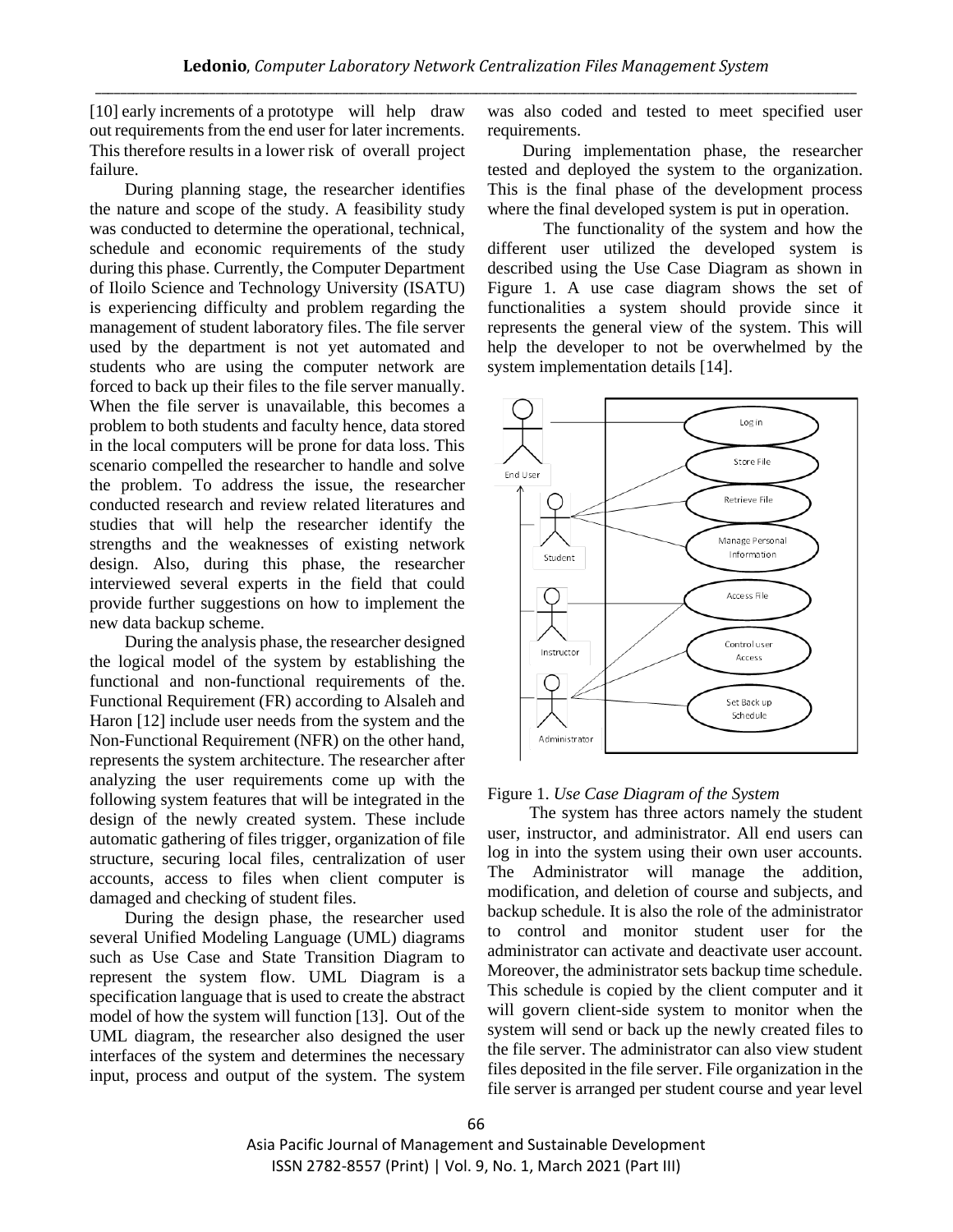as per student ID number. All the files are then listed under each student. The student has the option to create subfolders inside his local storage space. During backup, this folder organization is also copied to the file server.

The Teacher account simply views student files saved in the file server. File organization in the file server is arranged as per course and year level and student files are arranged per student with ID number.

The Student user account enables student to save, retrieve, and manage file/folder inside the local computer. Upon server validation, each student will have a storage space inside the file server and a storage space in local computer. The Student user information is synchronized to the file server. The file server will gather and organize the student files from local computers when the designated backup time was reached. The newly created files present in local computer will be gathered and is back up in the file server automatically. The system compares the file name and the file size of each file in the local computer to the files already stored in the file server. Once a new file name is found and a change in file time stamp is also found, the system will automatically collect these new and updated files and back up these files in the file server. The student accounts are also monitored in the server-side of the system to monitor and deactivate delinquent and inactive student accounts.

The system process was also designed using the State Transition Diagram. The State Transition Diagram of the system is shown in Figure 3. State transition diagram according to Copeland [15] is a diagram used to describe all the states that an object can have, the changes state,

the conditions that must be fulfilled before the transition will occur and the activities undertaken during the life of an object.

The diagram illustrated on Figure 2 shows the mechanism for automatic copying of files to file server. Client-side system performs the automatic copying of files on the background as a daemon which does not need human interventions. Daemon is a software process that runs in the background without human intervention [16]. When the client computer is turned ON, the client-side system is automatically loaded into the computer memory and it instantly operates. As soon as the file server is available, the client-side system communicates with the file server to initiate the copying of files.

The core feature of the system is the ability of the system to detect newly created files deposited in all computers in the laboratory and allow the administrator to set back up schedule. The Client-side system copies the backup schedule being set from the file server to each local computer. If the predefined schedule is reaching the client-side system checks for the newly created files stored on local computer taking into consideration each file's time stamps. The system does this by utilizing databases in the client side and in server side which stores the latest time stamp of each file in every local computer inside each laboratory. These databases compare and determine if there are any file bearing a time stamp that is more recent than the previously time stamped stored on the databases. If the time stamp is new than what is currently stored in the file server, the client-side system copies the file to the file server. If there is no new file present in the local computer, then the client-side system will just continue to monitor for new files until it reaches another backup schedule.



Figure 2. *State Transition Diagram*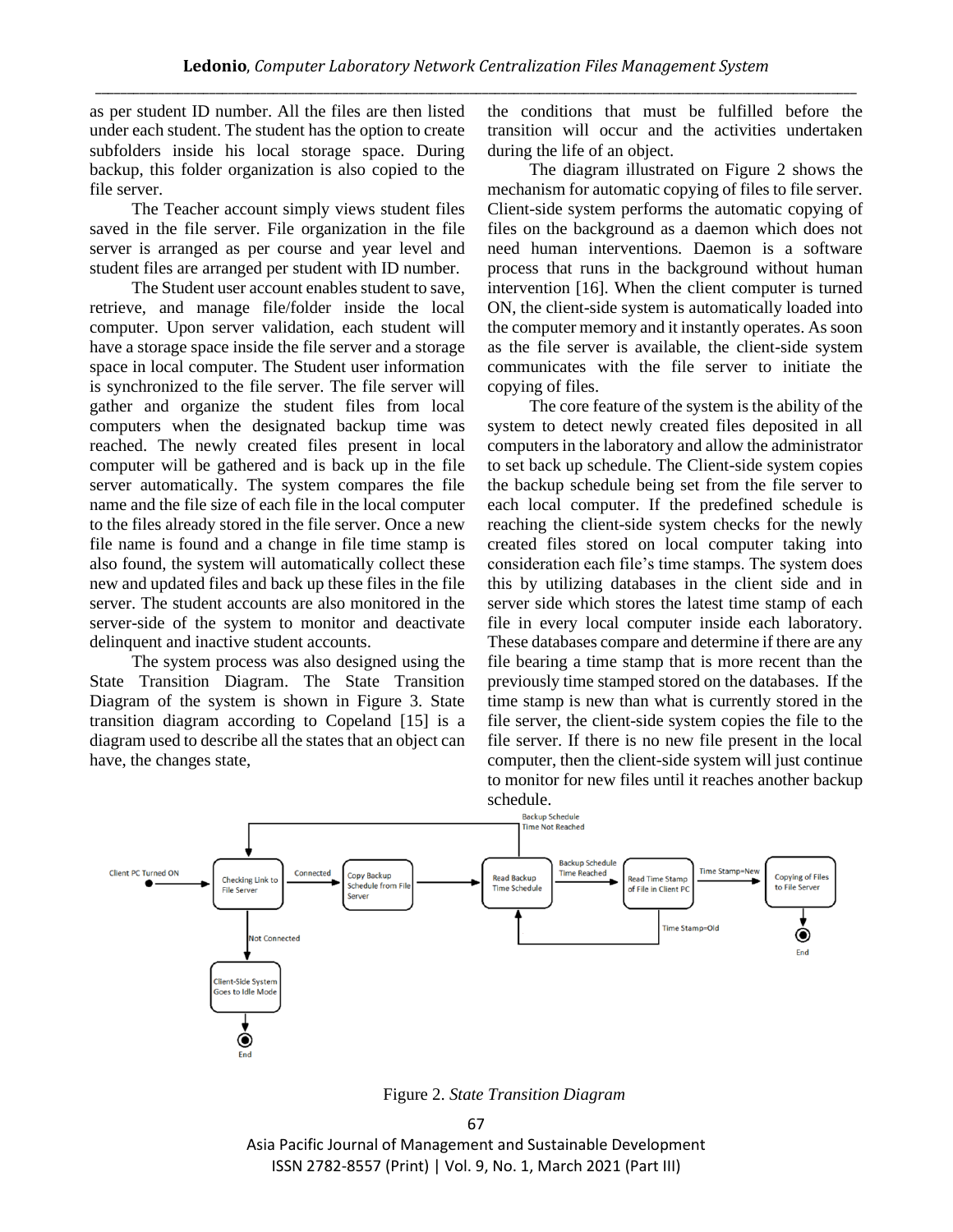Turning ON the client computer and the file server will also initiate the start of the system. The client-side system checks the connectivity and availability of the file server upon start up. Once the file server and the client side is not connected, the computer user can still continue saving their file on the secure local space provided to the user in the local computer and the client-side system becomes in idle mode. When the client-side system verifies that the file server is connected to the local computers, the client-side system monitors the backup schedule. The backup schedule is configured by the administrator in the file server; it could be either set by interval time or as an absolute time. Another core feature of this system is the organization and segregation of files. This feature guarantees the proper placement of file in the folder hierarchy and it will be easier for the teacher to check student's work.

The mechanism is designed to make sure that the client computer and file server is having the same folder structure so that the backup copy of files is always organized and easier to locate. This client-side function is also automated. Upon logging ON the client-side system, checks the existence of storage folder based on the course and subject the student user has selected. The storage space folder of client computer must match with storage space folder in the file server so that the overall system can efficiently store and locate files for every student user.

The functionality of system was tested to determine if it meets the standards and requirements of the potential user. The system underwent several tests run to determine whether the system's objectives have been reached satisfactorily. Testing was done using Whitebox and Blackbox testing. Black box testing includes test cases for functional testing which is based on the requirement or design specification of the software entity under test while white box testing is based on the implementation of the software entity which includes specific statements, program branches or paths [17].

The test and evaluation of the system through white box and black box testing was conducted at a State University in the Philippines. The evaluation was performed by 20 Information and Communication Technology (ICT) professionals in the industry and in the academe. These people are programmers, network administrators, database administrator, web designers, system analyst, and potential users of the system in ISAT. The goal is to evaluate whether the system has met the specified requirements of the potential users and to check whether the system meets the IS0 25010 software quality standards.

The researcher used the expert sampling in the selection of the respondents of the study. Expert sampling is a type of purposive sampling which was used as a basis of determining the number and qualification of respondents. According to statisticshowto.com [18], expert sampling is used when the researcher needs an opinion or the assessment of people with high degree of knowledge about the study area.

The software was evaluated based on the ISO 25010 standard for evaluating software quality characteristics which include eight quality characteristics including Functional Suitability, Performance Efficiency, Compatibility, Usability, Reliability, Security, Maintainability and Portability [19] through a questionnaire.

The respondents can rate the acceptability and functionality of the system's output based on ISO/IEC 205010:2011 using a five-point rating scale described as follows: Excellent, is at range 4.5 - 5, Very Satisfactory is at range  $3.5 - 4.49$ , Satisfactory is at range  $2.5 - 3.49$ , Good is at range  $1.5 - 2.49$  and Poor is at range  $1 - 1.49$ . Respondent's identities are being maintained to be strictly confidential.

The accuracy of the system was evaluated using Fmeasure and is derived from 50 backup processes focusing on the ability of the system to copy new files saved on local computer into the file server wherein the backup file belonged to the corresponding user's folder. If the whole process is correct, then the backup process of the present invention is functioning correctly, otherwise incorrect.

## **RESULT AND DISCUSSION**

This research was evaluated based on ISO/IEC 25010:2011 System and Software Engineering – Systems and Software Quality Requirements and Evaluation (SQuaRE)- Systems and Software Quality Models. All eight (8) quality standards were used to evaluate the conformance of the application to the software standards set by ISO and to determine where all the specifications were met successfully. The result of the evaluation is as shown in Table 1.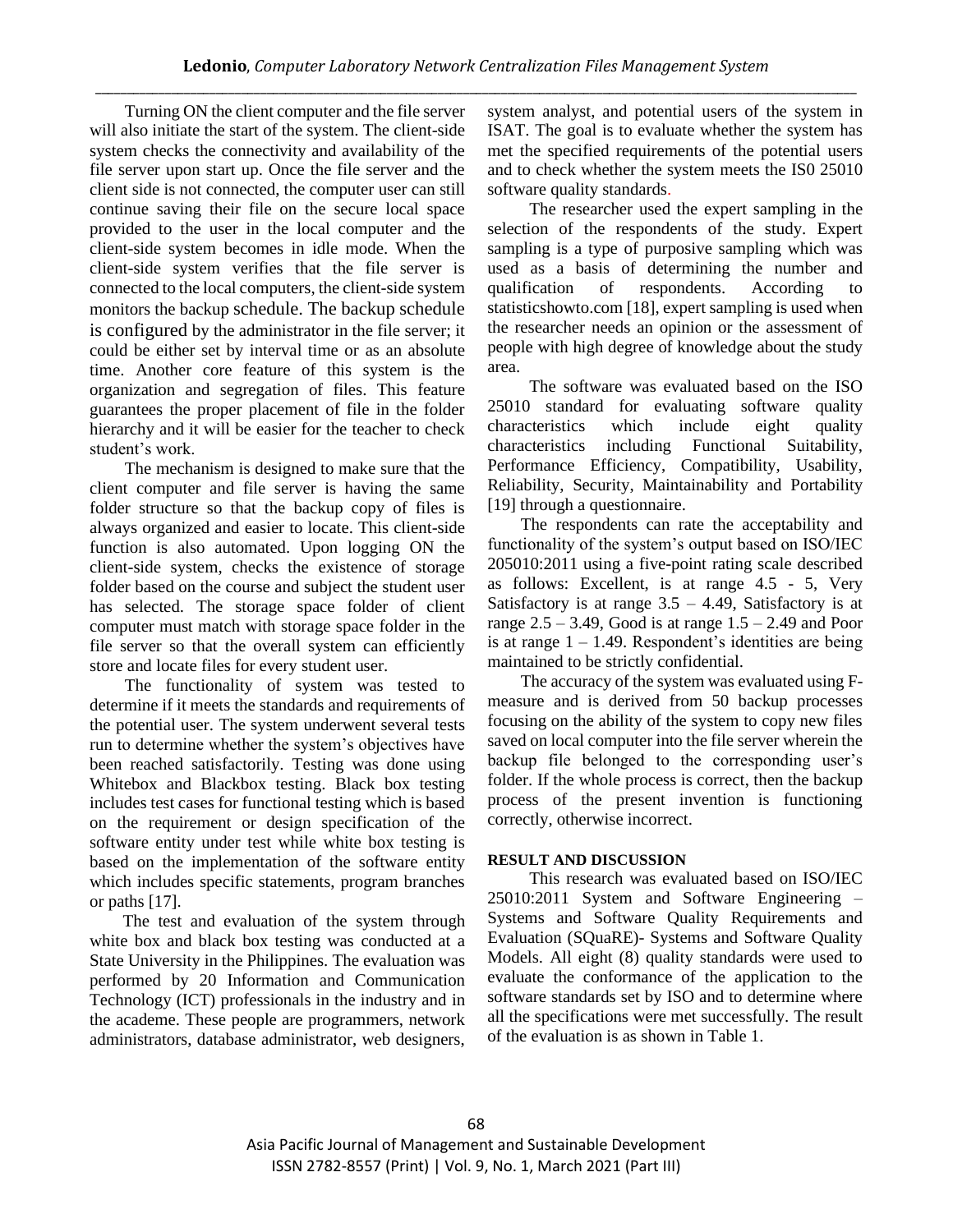**Ledonio**, *Computer Laboratory Network Centralization Files Management System* \_\_\_\_\_\_\_\_\_\_\_\_\_\_\_\_\_\_\_\_\_\_\_\_\_\_\_\_\_\_\_\_\_\_\_\_\_\_\_\_\_\_\_\_\_\_\_\_\_\_\_\_\_\_\_\_\_\_\_\_\_\_\_\_\_\_\_\_\_\_\_\_\_\_\_\_\_\_\_\_\_\_\_\_\_\_\_\_\_\_\_\_\_\_\_\_\_\_\_\_\_\_\_\_\_\_\_\_\_\_\_\_\_\_\_\_\_\_\_\_

| Table 1. Summary of ISO Evaluation of Computer Laboratory Network Centralization Files Management System |                    |                    |                       |                    |                     |                    |  |
|----------------------------------------------------------------------------------------------------------|--------------------|--------------------|-----------------------|--------------------|---------------------|--------------------|--|
| <b>Characteristics</b>                                                                                   | <b>IT Industry</b> |                    | <b>Potential User</b> |                    | <b>Entire Group</b> |                    |  |
|                                                                                                          | M                  | <b>Description</b> | M                     | <b>Description</b> | M                   | <b>Description</b> |  |
| <b>Functional Suitability</b>                                                                            | 4.70               | Excellent          | 4.57                  | Excellent          | 4.63                | Excellent          |  |
| Performance Efficiency                                                                                   | 4.53               | Excellent          | 4.60                  | Excellent          | 4.57                | Excellent          |  |
| Compatibility                                                                                            | 4.65               | Excellent          | 4.55                  | Excellent          | 4.60                | Excellent          |  |
| Usability                                                                                                | 4.38               | Excellent          | 4.75                  | Excellent          | 4.57                | Excellent          |  |
| Reliability                                                                                              | 4.23               | Excellent          | 4.60                  | Excellent          | 4.41                | Excellent          |  |
| Security                                                                                                 | 4.38               | Excellent          | 4.72                  | Excellent          | 4.55                | Excellent          |  |
| Maintainability                                                                                          | 4.56               | Excellent          | 4.82                  | Excellent          | 4.69                | Excellent          |  |
| Portability                                                                                              | 4.50               | Excellent          | 4.50                  | Excellent          | 4.50                | Excellent          |  |
| <b>Grand Mean:</b>                                                                                       | 4.49               | Excellent          | 4.64                  | Excellent          | 4.56                | Excellent          |  |

The result of the ISO 25010 evaluation is shown in Table 1. The Computer Laboratory Network Centralization Files Management System was evaluated in terms of functional suitability, performance efficiency, compatibility, usability, reliability, security, maintainability and portability. The grand mean as to the evaluation of IT Professionals in the Industry is 4.49 which is denoted as Excellent and the grand mean for the Potential Users is 4.64 which is also denoted as Excellent. The evaluation of the system as a whole has a mean rating of 4.56 which is denoted as Excellent. The result of the evaluation means that the Computer Laboratory Network Centralization Files Management System has conformed to the software quality standards set by ISO/IEC 25010. The result further implies that the result implies that Computer Laboratory Network Centralization Files Management System meets the standards for specification and evaluation in terms of acquisition, requirements, development, use, evaluation, support, maintenance, quality assurance and control, and audit.

The functional suitability characteristic of the system was evaluated and was given a mean rating of 4.70 which is denoted as excellent by IT Professionals and a mean rating of 4.57 which is also denoted as excellent by potential users. As a whole, the functional suitability characteristic of the system has a mean rating of 4.63 and is also denoted as excellent. This means that the system was able to meet the set of functions that covers the entire specified task and user objective, the system provides the correct results with the needed degree of precision and the system facilitate the accomplishment of specified task and objectives.

The performance efficiency of the system was rated by the IT Professionals with a mean of 4.53 denoted as Excellent and potential users with the mean of 4.60 denoted as excellent. The grand mean for the system's performance efficiency has a mean rating of 4.57 which is denoted as excellent. As stated by Curtis [20], it is important to measure performance efficiency since it will affect customer satisfaction, productivity, scalability, and response time and resources allocation. The result of the system evaluation implies that the system response time and processing time is acceptable. The result also shows that the system uses the computer resources efficiently.

The Compatibility of the system is rated by the IT professionals with a mean of 4.65 denoted as Excellent and the potential users with the mean of 4.55 denoted as excellent. The grand mean for the system's Compatibility has a mean rating of 4.60 which is also denoted as excellent. This means that the system is proficient enough to run in different environments and networks and could also adapt to different version upgrades, monitor resolution, internet speed, and other configurations in the computer system. The operation of the proposed system is so simple that any external factors could do minimal impact on it. The result of the evaluation implies that the system can work effectively with other windows-based platform. Moreover, the system was able to work with the different modules and pass and receive data from the data repository.

The evaluation of usability characteristic of the system shows that the system is easy to learn and use. The present invention has simple client-side user interface. Most of the responsibility of the client-side system is automatic and running in the background. The IT professionals rated the system's usability with the mean of 4.38 which is denoted as excellent. On the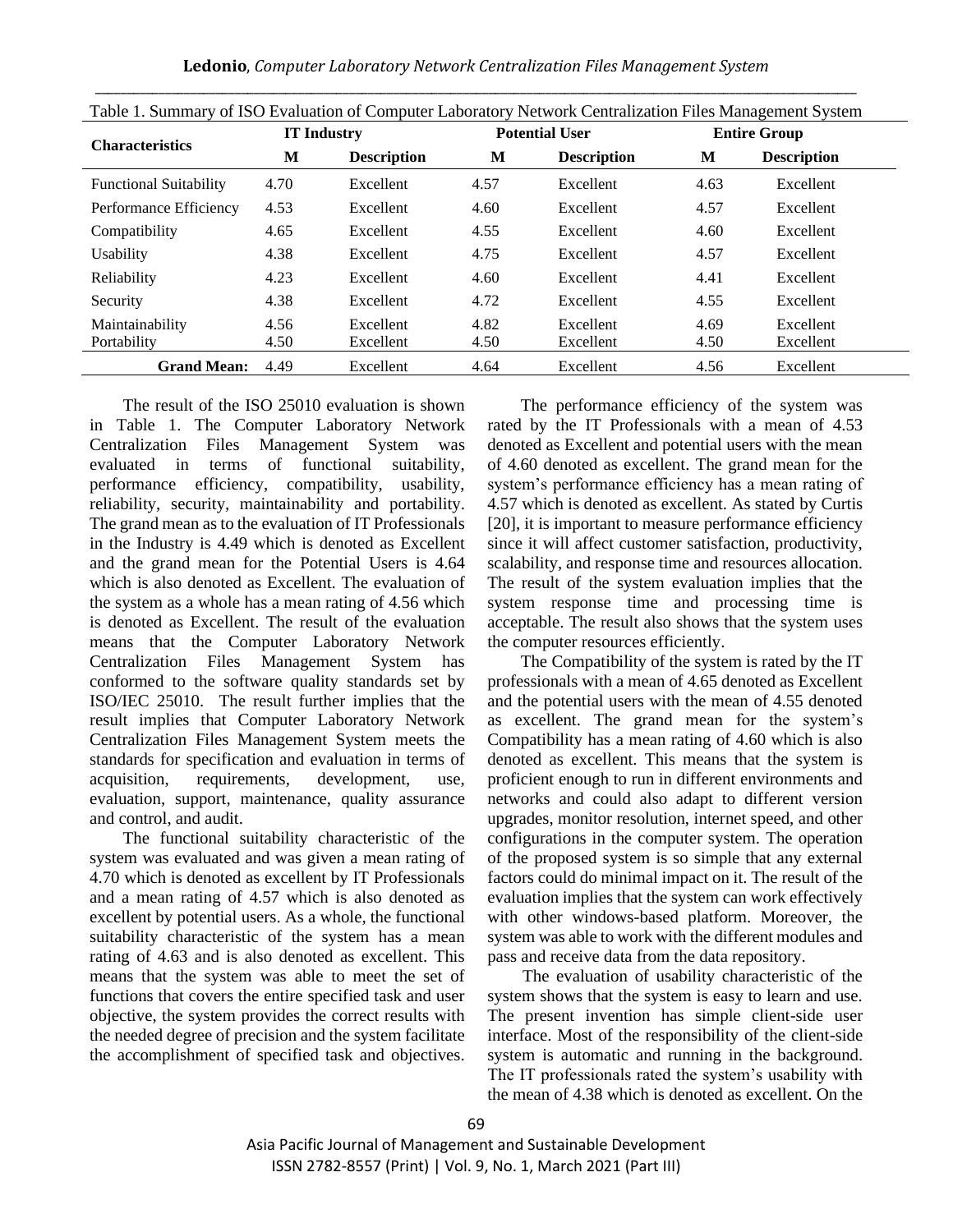other hand, potential users rated the system's usability with the mean rating of 4.75 which is denoted as excellent. The overall evaluation shows that the respondents rated the usability of the system with the mean of 4.57 which is denoted as excellent. This means that the system is recognize by the user as appropriate for their needs, the system enables the user to learn how to use the system efficiently, the software is easy to operate, control and appropriate for use, the system protects the user against errors in data entry, and the system provides the user with pleasing and satisfying interaction. This is because the system requires little interaction from users. Majority of the work is done by the file-gathering daemon.

The Reliability characteristic of the system was evaluated by IT professionals with the mean of 4.23 which is denoted as excellent. Potential users rated the system with a mean of 4.6 which is denoted as excellent. The overall mean of the system's reliability is 4.41 which is denoted as excellent. This means that the system's component meets needs for reliability under normal operation, the system is operational and is accessible when required for use, the system operates as intended despite the hardware and software faults and the system can easily recover after a system fault. This result conforms to Pan [21] that the system's reliability is the probability of failure-free software operation for a specified period of time in a specified environment.

This result denotes that the system as perceived by the respondents is capable of gathering and organizing files discreetly and reliably. System ensures that there is always a duplicate or backup copy of laboratory files, offering higher reliability when file server or client computer is unavailable. Moreover, respondents saw that files stored on local computer are secured and most of the times are accessible when needed. Potential users appreciated the system's efficiency in utilizing network traffic and the ease of checking the laboratory files of students.

The Security characteristic of the system was evaluated by IT professionals in industry with the mean of 4.38 which is denoted as excellent and by the potential users with a mean of 4.72 which is denoted as excellent. The overall mean of the system's reliability is 4.55 which is denoted as excellent. This means that the system ensures that data are accessible only to those authorized to access, the system prevents unauthorized access to and modification of the program, the system can prove that actions has taken place so that it cannot be repudiated later. The result of the evaluation implies that the system was able to provide security measures to its client and data. The system was designed to have a user log in to ensure that only authorized user can view and modify data within the system enforcing confidentiality. Files are secured and have always a duplicate copy supporting data integrity. Moreover, files are always available to authorized user. Files are centralized in the file server, enforcing data availability. Furthermore, the proposed system does not allow other users from accessing file/folder of other user sharing the same local computer. Only the owner can access his/her own file/folder.

The Maintainability characteristic of the system was evaluated by IT professionals in with the mean of 4.56 which is denoted as excellent. The potential users rated the system with a mean of 4.82 which is denoted as excellent. The overall mean of the system's reliability is 4.69 which is denoted as excellent. This means that the system is easy to fix in case a bug occur, add new features, improve usability, increase performance, and make changes to support new environments. The result taken from the respondents implies that the system has a well-designed hierarchy of interfaces which is easier to follow, understand and maintain.

The Portability characteristic of the system was evaluated by IT professionals with the mean of 4.5 which is denoted as excellent. Potential users rated the system with a mean of 4.5 which is denoted as excellent. The overall mean of the system's reliability is 4.5 which is denoted as excellent. This means that the system can effectively and efficiently be adapted for different or evolving hardware, software or other operational or usage environments, the system can be successfully installed and/or uninstalled in a specified environment, and the system can replace another specified software product for the same purpose in the same environment. The system adheres to the idea that the system should be portable and can be deployed easily. The proposed system is packaged in executable files and can be installed easily on client computers.

The precision of the system is 100% which is denoted as Excellent using the threshold published by Hussain and Saraswathi [22]. According to Dandekar [23] precision is a measure of how precise the recall is. The result implies that the system is good in recognizing positive value that are actually positive. This means that the system can recognize 100% of the respondents correctly.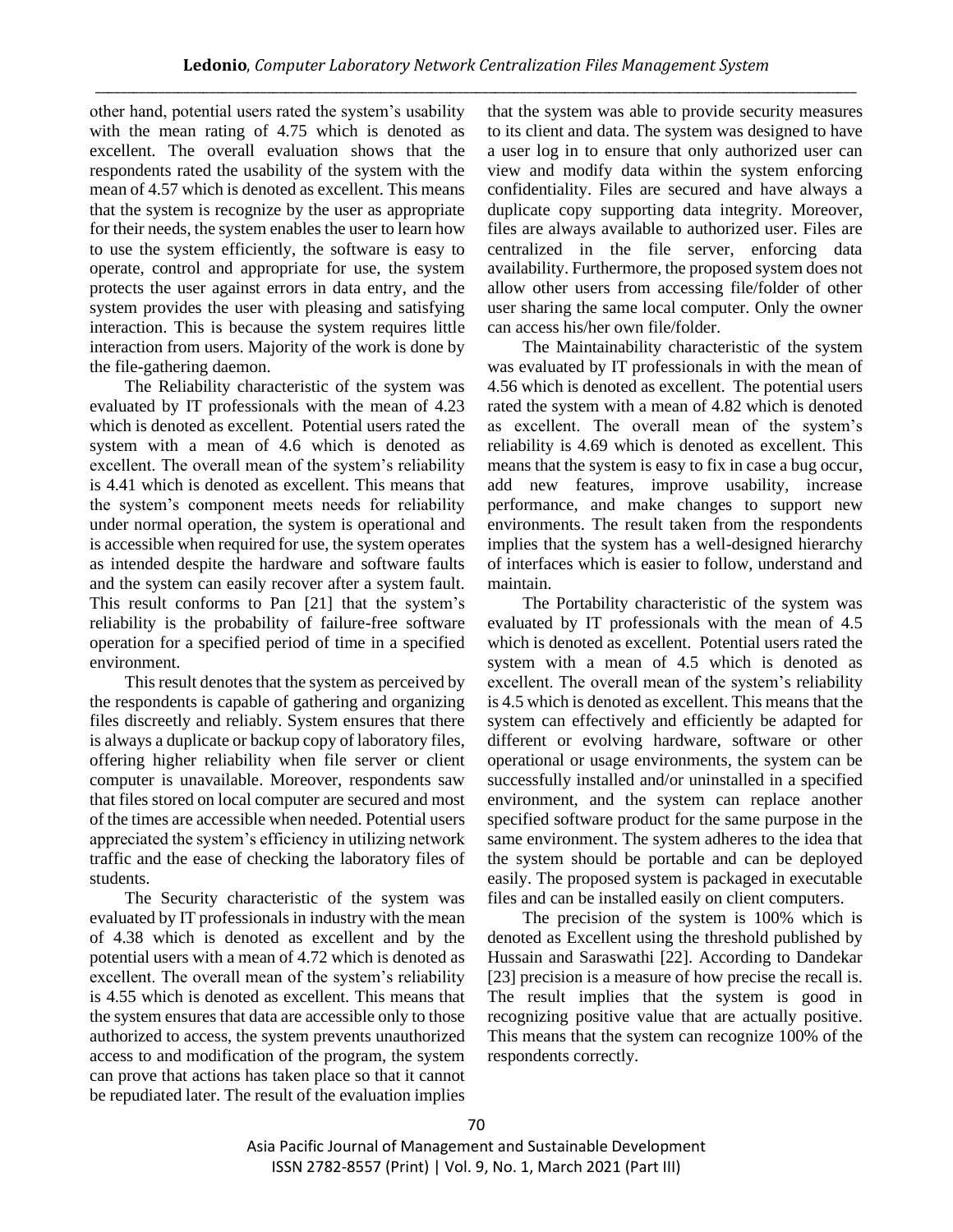The recall of the system is 96% which is denoted as excellent using the threshold published by Hussain and Saraswathi [22].

The F measure value using the software's precision and recall is 97.96% which implies that the accuracy of the system to recognize a person is Good using the threshold as published by Hussain and Saraswathi [22].

#### **CONCLUSIONS AND RECOMMENDATION**

Based on the results as earlier presented, the system was able to meet all its specified requirements and objectives. This means that the client computer can accept multiple users to login and multiple secure storage spaces are created, client computer can perform scheduled incremental backup of files to file server, and the system can organize files inside the file server according to course-subject folder hierarchy, the system allow user to transfer to other client computers and still can access his/her files and preserve his/her file organization. Moreover, based on the perception of respondents from the industry and potential users from the University the system is excellent in all the eight software quality characteristics as outlined by ISO 25010. This implied that the system conforms to the standard as set by ISO 25010.

Considering the findings of the study and the conclusions drawn, the researcher recommends that further study to enhance the algorithm that manages the network traffic created by surge of file in the network during backup should be enhance so that the system can extend its functional capability to gather files from peer client computer in the event that the file server is unavailable.

#### **REFERENCES**

- [1] Lively, M. (1997). Computer Lab Management: Analysis and Recommendations. Retrieved from www.ijcsitapm.com/Uploads/Media/Journal/20150622151402\_C S%20116.pdf
- [2] Ajanovski, V. (2015). Access Control and Monitoring for Campus Computer Labs. Retrieved from https://services.geant.net/sites/cbp/Knowledge\_Base/ Campus\_Networking/Documents/CBP-12\_accesscontrol-and-monitoring\_final.pdf
- [3] Recovery Explorer. (2019). The most common reasons for data loss. Retrieved from https://www.rexplorer.com/blog/general-issues/data-lossreasons.php
- [4] Xu, W and Luo, J. (2015). The Research on Electronic Data Backup and Recovery System Based on Network.

Retrieved from https://download.atlantispress.com/article/18575.pdf

- [5] Zhu, W. D. J. (2004). *Content Manager Backup/recovery and High Availability: Strategies, Options, and Procedures*. Books24x7. com.
- [6] Adshead, A. (2009). Incremental vs. differential backup: A comparison. Retrieved from https://www.computerweekly.com/news/1347703/Incr emental-vs-differential-backup-A-comparison
- [7] Deepika, K; Pranay, N. and Supriya, V. (2018). Data Backup and Recovery Techniques in Cloud Computing. International Journal of Scientific Research in Computer Science, Engineering and Information Technology. 3 (4), pp 1002- 1005
- [8] Badhel, S and Chole, V. (2014). A Review on Data Back-up Techniquesfor Cloud Computing. International Journal of Computer Science and Mobile Computing, 3 (12), pp. 538-542.
- [9] Budde, R. (1992). Prototyping. Retrieved from https://www.springer.com/gp/book/9783642768224
- [10] Thakur, A. (2015). A Comparison Between Evolutionary and Prototype Model. Retrieved from www.ijcsitapm.com/Uploads/Media/Journal/20150622151402\_C S%20116.pdf
- [11] Dennis, A., Wixom, B., and Roth, R. (2012). System Analysis and Design. Fifth Edition. John Wiley & Sons, Inc.
- [12] Alsaleh, S. and Haron, H. (2016). The Most Important Functional and Non-Functional Requirements of Knowledge Sharing System at Public Academic Institutions: A Case Study. Lecture Notes on Software Engineering, 4 (2), pp.157-161
- [13] Waykar, Y. (2013). A Study of Importance of UML diagrams: With Special Reference to Very Large-sized Projects. Retrieved from https://www.researchgate.net/publication/322991896\_ A\_Study\_of\_Importance\_of\_UML\_diagrams\_With\_S pecial\_Reference\_to\_Very\_Large-sized\_Projects
- [14] Papajorgji, P. (2006). UML Diagrams. Retrieved from https://www.researchgate.net/publication/319711385\_ UML\_Diagrams
- [15] Copeland, L. (2003). State-Transition Diagrams. Retrieved from  $\sim$ https://www.stickyminds.com/article/state-transitiondiagrams
- [16] Saive, R. (2015). 11 Cron Scheduling Task Examples in Linux. Retrieved from https://www.tecmint.com/11 cron-scheduling-task-examples-in-linux/
- [17] Nidhra, S. (2012). Black Box and White Box Testing Techniques - A Literature Review. Retrieved from https://www.researchgate.net/publication/276198111\_ Black\_Box\_and\_White\_Box\_Testing\_Techniques\_- \_A\_Literature\_Review
- [18] statisticshowto.datasciencecentral.com. (2015). Expert Sampling / Judgment Sampling. Retrieved from